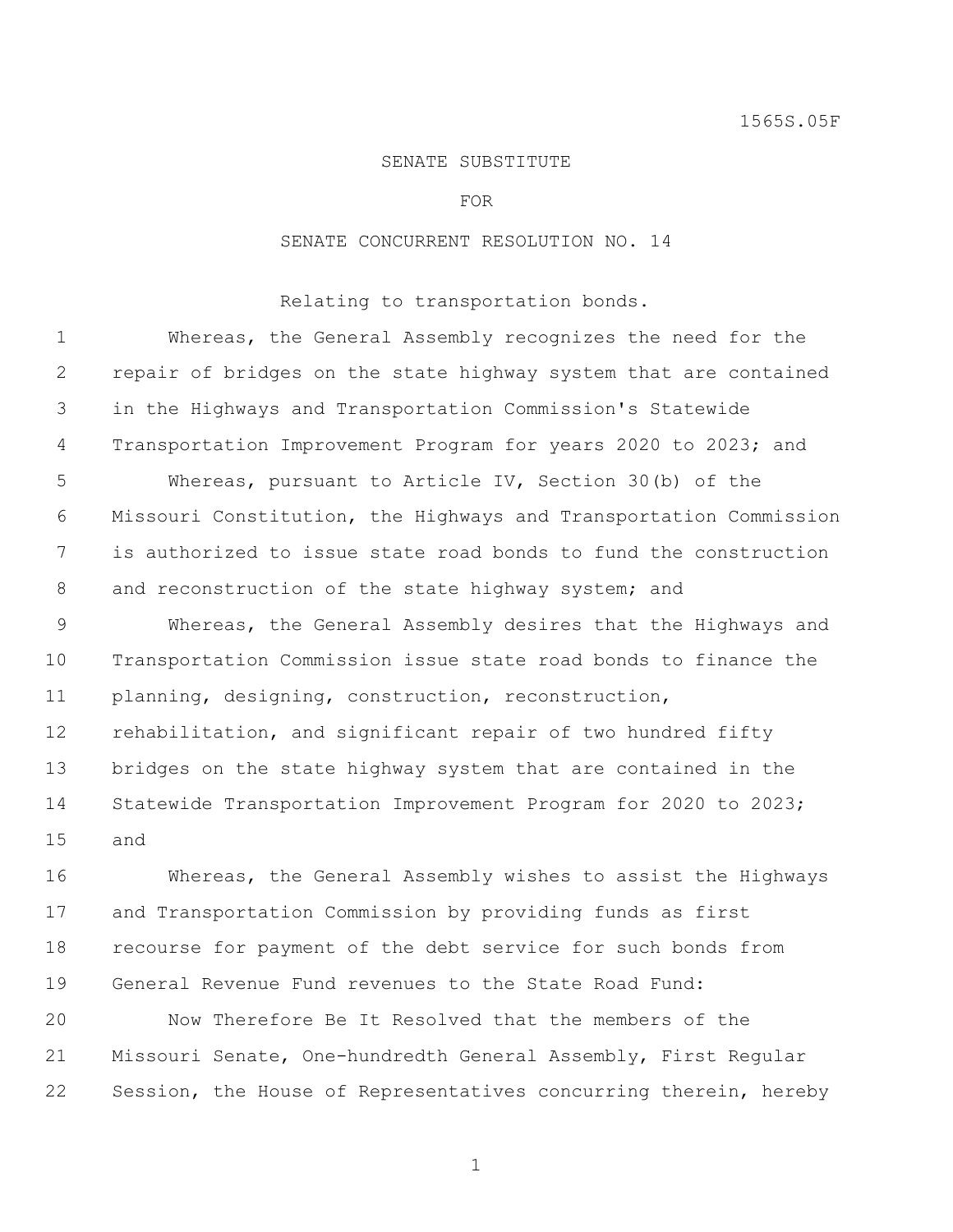support the following:

 1. The planning, designing, construction, reconstruction, rehabilitation, and significant repair of two hundred fifty bridges on the state highway system as selected by the Highways and Transportation Commission and included in the Commission's latest approved Statewide Transportation Improvement Program for years 2020 to 2023;

 2. The total estimated project costs for two hundred fifty 9 bridges, not to exceed three hundred fifty-one million dollars; and

 3. The issuance of Highways and Transportation Commission state road bonds in an amount sufficient to pay such project 13 costs, plus costs of issuance, with such bonds to be payable over 14 a term not to exceed seven years; and

 Be It Further Resolved that the members of the General Assembly support the following:

17 1. That the debt service for such state road bonds issued by the Highways and Transportation Commission shall be payable from future appropriations to be made by the General Assembly of General Revenue Fund revenues to the State Road Fund in an amount not to exceed fifty-four million dollars per year; and

 2. Pursuant to Article IV, Section 28 of the Missouri Constitution, this resolution shall not bind future General Assemblies to make any appropriation for this purpose, although it is the present intent of the General Assembly that during each of the fiscal years of the state in which the term of such state road bonds remain outstanding, General Revenue Fund revenues be appropriated to the State Road Fund in an amount sufficient to